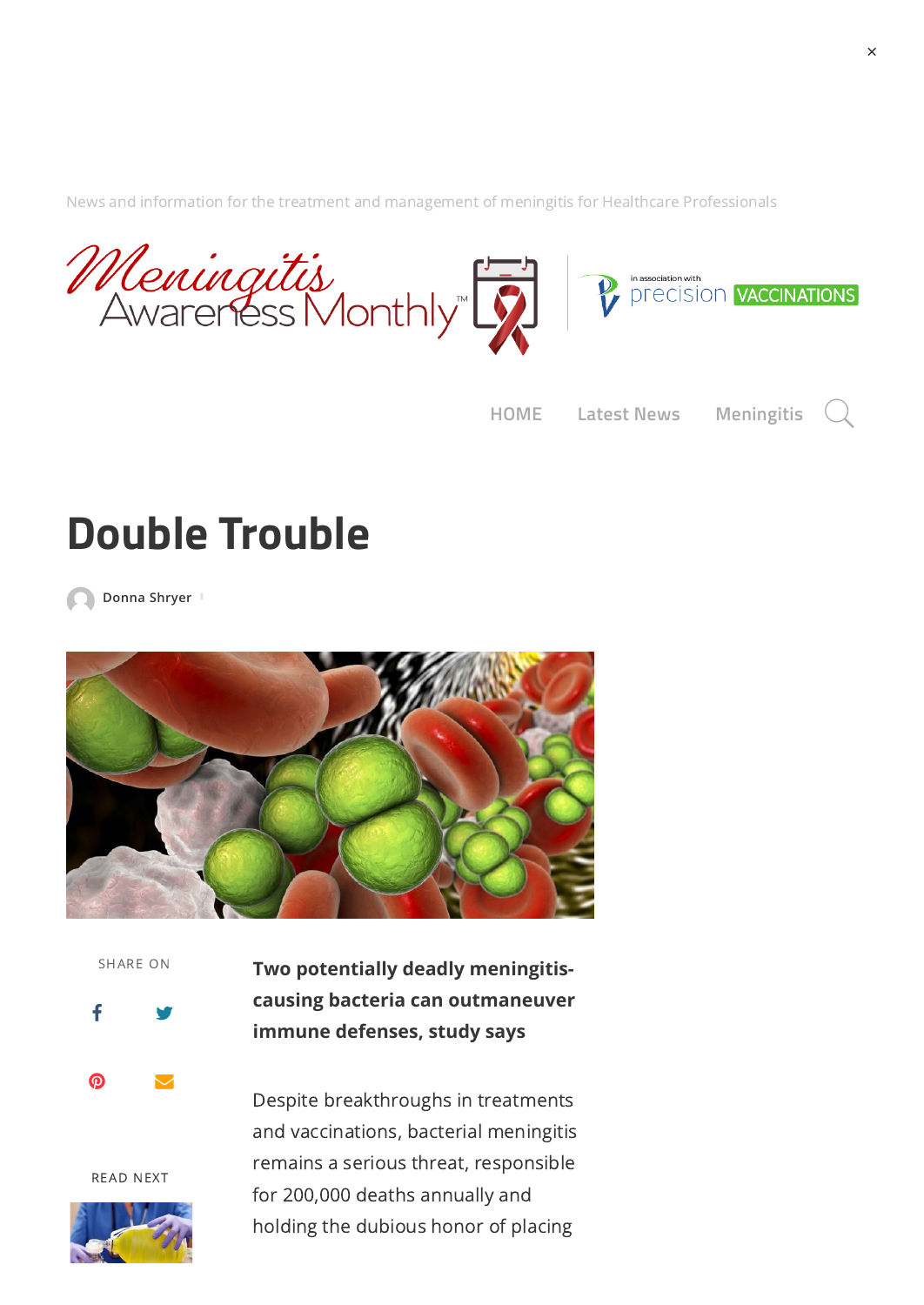

**Bacterial meningitis and COVID-19: a [complex patient](https://meningitis.awarenessmonthly.com/bacterial-meningitis-and-covid-19-a-complex-patient-journey/) journey**

sixth among the world's deadliest infectious disease killers.<sup>1,2</sup> So it was significant news when a recent study, published in the journal PLoS Pathogens, identified two meningitiscausing bacteria that can dodge the immune system's natural fever response to infection. 2

In laboratory tests, conducted at Sweden's Karolinska Institutet, researchers found that two specific bacteria—Streptococcus pneumoniae and Haemophilus influenzae—that can cause meningitis sense increasing temperature and respond with a protective shield that prevents them from being killed off by the immune system.

Streptococcus pneumoniae and Haemophilus influenzae primarily live in a healthy person's nose and throat without causing illness or harm. In some cases, however, the pathogens break loose, spread into the bloodstream, and cause invasive diseases.

This new study, said the study authors, may explain how the bacteria are able to stay alive and transition into the bloodstream. And the hypothesis is attracting significant attention. That's because Streptococcus pneumoniae and Haemophilus influenzae are two major agents that cause bacterial meningitis.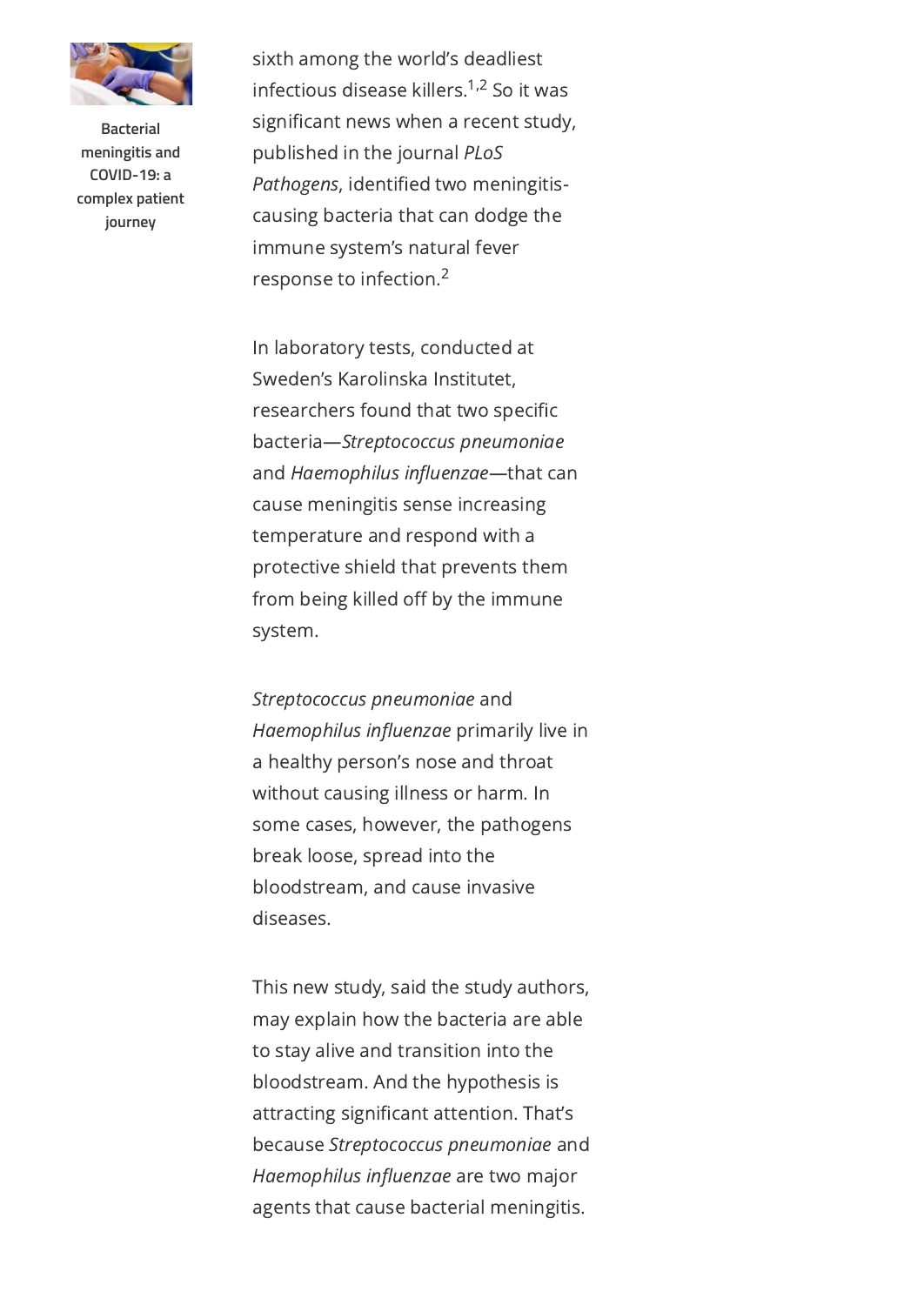Jumping to the study's conclusion, this data suggests that these bacteria have independently co-evolved thermosensing abilities with different RNA sequences but distinct secondary structures to evade the immune system natural attack against bad bacteria.

Applying this theory to the human body, here's how Streptococcus pneumoniae and Haemophilus influenzae may be able to cause bacterial meningitis:

- The body's immune system elevates the body's temperature with a fever to kill these two respiratory pathogens.
- These bacteria sense the fever and respond with a protective shield that the immune system cannot penetrate.
- Safe from harm, the bacteria move into the bloodstream and wreak havoc.

"This discovery helps to increase our understanding of the mechanisms these bacteria use to evade our normal immune defenses," says cocorresponding study author Edmund Loh, researcher in the Department of Microbiology, Tumor and Cell Biology at Karolinska Institutet. "It could be an important piece of the puzzle in examining what turns this usually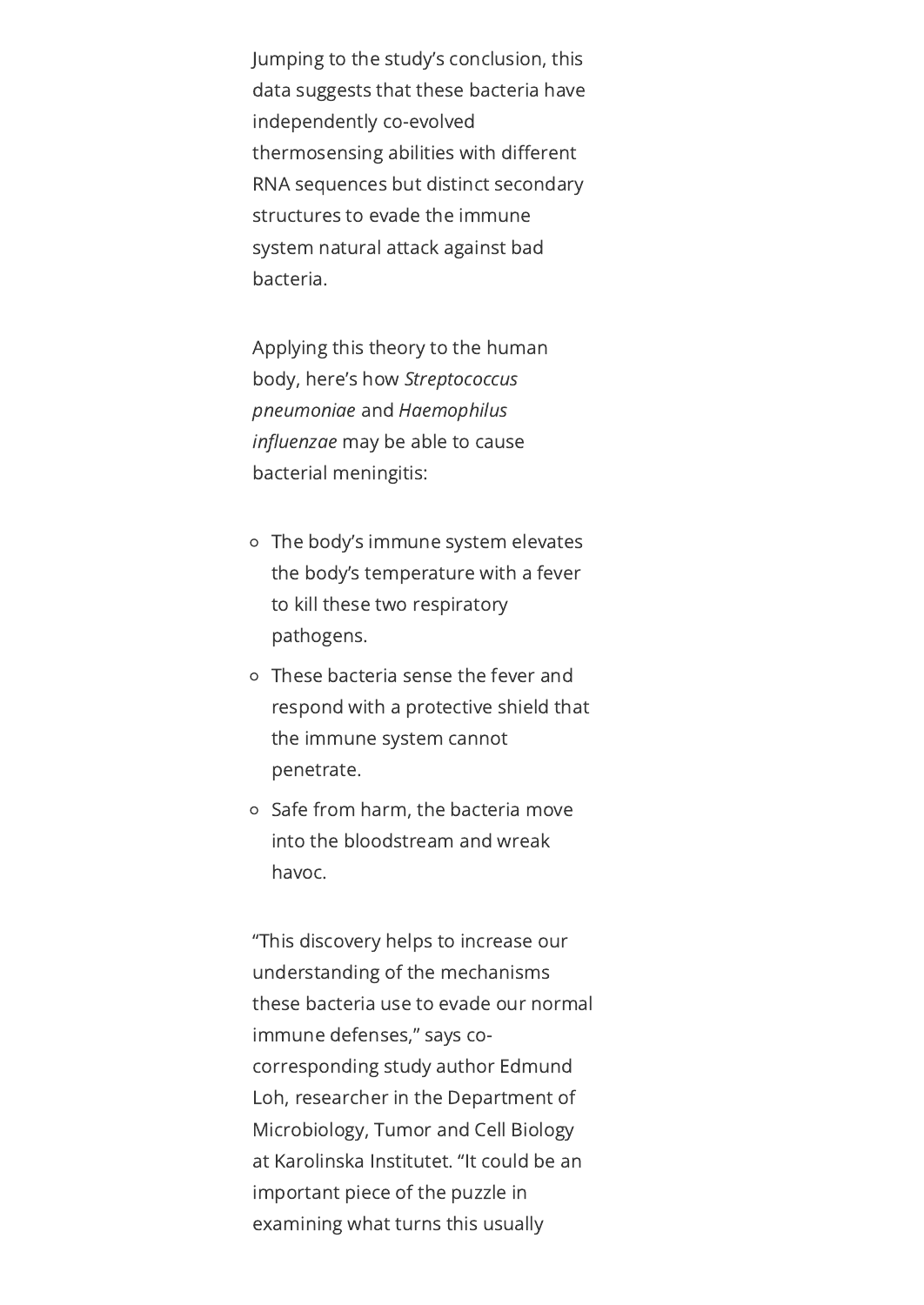harmless bacterium into a lethal killer." 3

The authors explained that this mechanism of the bacteria involves four specific temperature-sensitive non-coding RNA molecules known as RNA thermosensors (RNATs). These RNATs enabled the heightened production of larger protective capsules and Factor H binding proteins — components that protect these pathogens from the immune system's onslaught.

The research revealed the mechanism that allows these two bacteria to ward off the immune system's advances, which involves four specific temperature-sensitive non-coding RNA molecules called RNA thermosensors (RNATs). These RNATs helped boost the production of bigger protective capsules and immune modulatory Factor H binding proteins, which help shield these bacteria from immune system attacks.

At this point, all data from this study have been conducted under laboratory conditions and the study authors recommend additional research to understand what triggers these pathogens to move into the bloodstream and on to the brain. In addition, a solid next step should include in vivo infection models to better understand the role of these